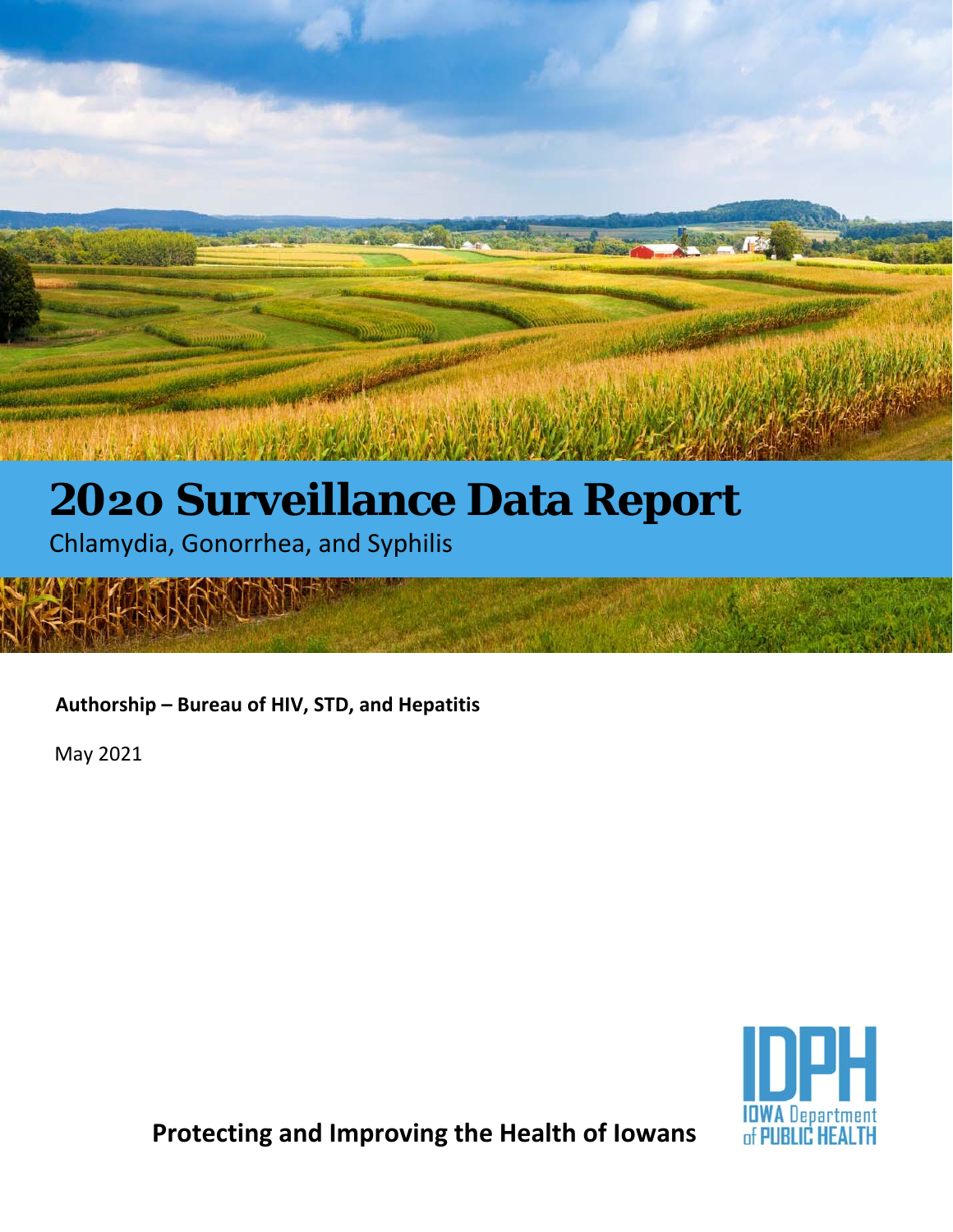## **Acknowledgements**

Suggested Citation:

Iowa Department of Public Health. Bureau of HIV, STD, and Hepatitis. *2020 Surveillance Data Report for Chlamydia, Gonorrhea, and Syphilis.* Des Moines: Iowa Dept. of Public Health, 2021. Web. https://idph.iowa.gov/hivstdhep/std/resources.

Gov. Kim Reynolds Lt. Gov. Adam Gregg IDPH Interim Director Kelly Garcia

Report Contact Information: George Walton, STD Program Manager George.Walton@idph.iowa.gov (515) 240-1143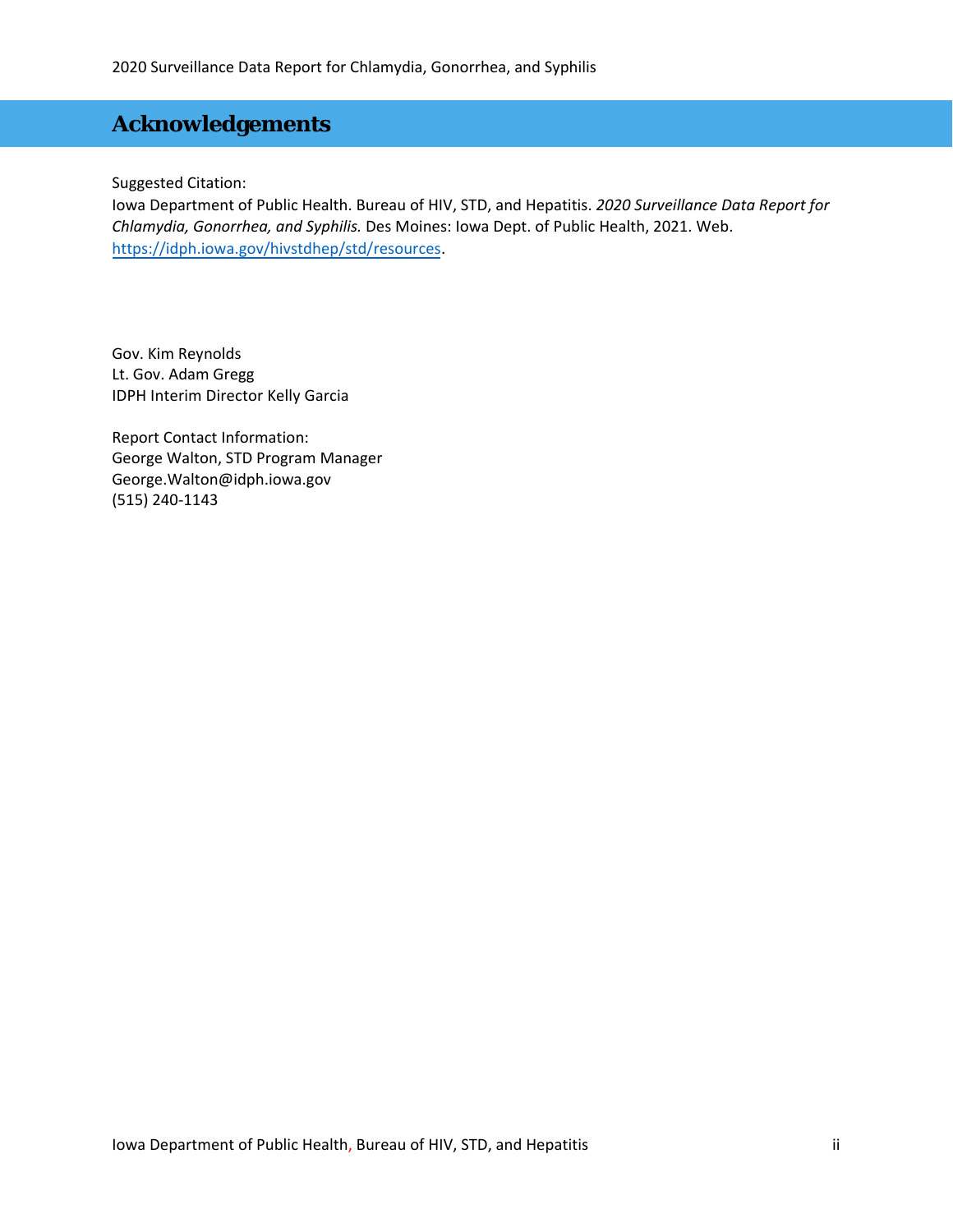## **Table of Contents**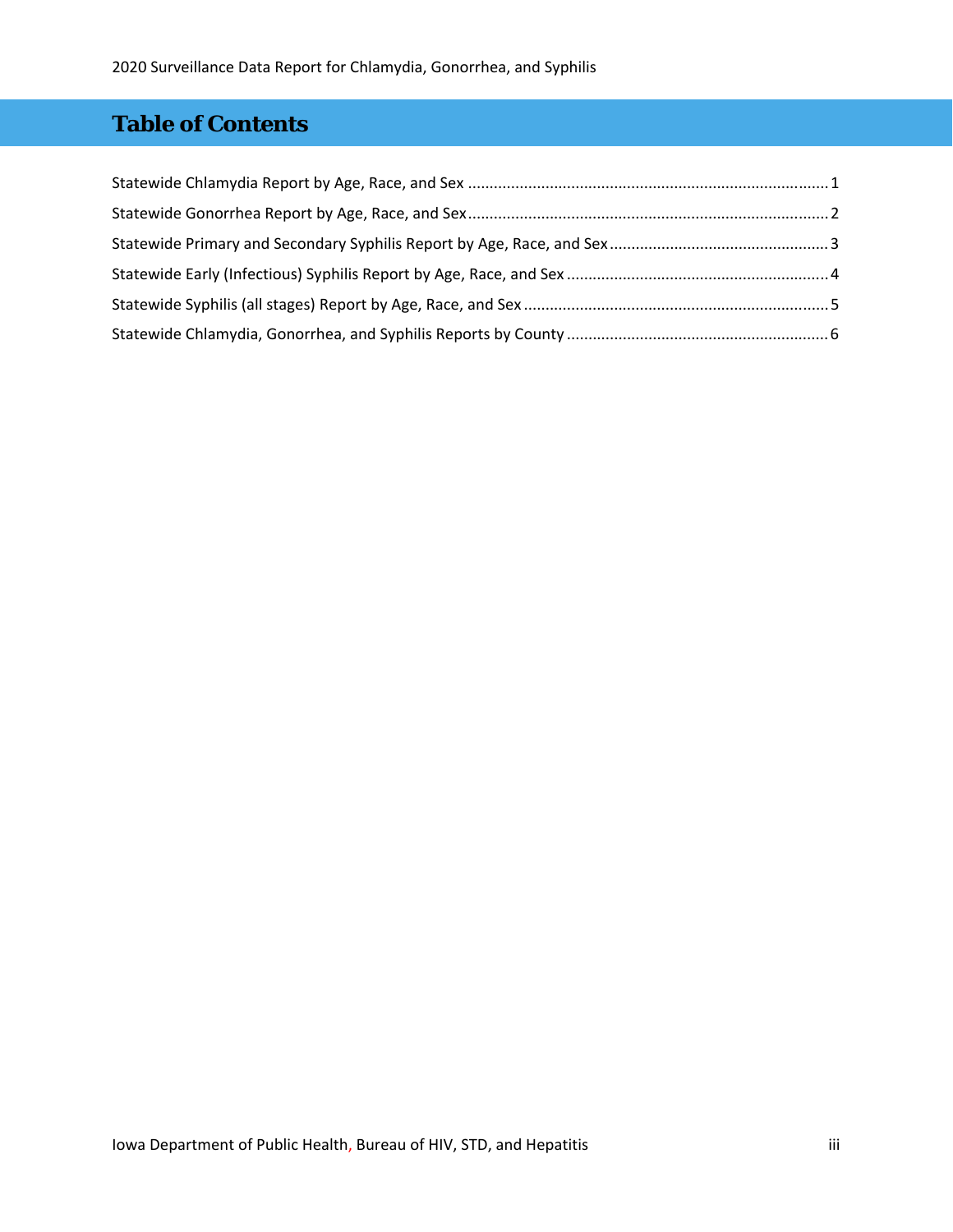|           |                |     |          |                 |                 |     |                |                        |       | 2020 Iowa Chlamydia |                         |       |             |              |     |                        |          |        |        |           |         |
|-----------|----------------|-----|----------|-----------------|-----------------|-----|----------------|------------------------|-------|---------------------|-------------------------|-------|-------------|--------------|-----|------------------------|----------|--------|--------|-----------|---------|
| Age       |                |     |          |                 |                 |     |                | <b>American Indian</b> |       |                     | <b>Hawaiian Native</b>  |       |             |              |     |                        | Total    |        |        | Total     |         |
| Group     | Asian          |     |          | Black           | <b>Hispanic</b> |     |                | <b>Alaskan Native</b>  | White |                     | <b>Pacific Islander</b> |       | Multiracial |              |     | <b>Unreported Race</b> | Male     |        |        | Female    |         |
|           | M              |     | М        |                 | M               | m   | М              |                        | М     | F                   | М                       |       | М           |              | М   |                        | M        | Rate   |        | Pop       | Rate    |
| $(0 - 4)$ | $\theta$       |     |          |                 |                 |     |                | $\Omega$               |       | $\Omega$            |                         |       |             | $\Omega$     |     |                        |          |        |        | 95,565    | 0.0     |
| $5 - 9$   | $\overline{0}$ |     | $\Omega$ |                 | $\theta$        |     |                | $\mathbf{0}$           |       |                     |                         |       |             | $\Omega$     |     |                        | $\Omega$ | 0.0    |        | 97,835    |         |
| $10 - 14$ | $\theta$       |     |          | 26              |                 |     |                |                        |       | 39                  |                         |       |             |              |     | 16                     | 10       |        | 93     | 101,761   | 91.4    |
| $15 - 19$ |                | 28  | 316      | 534             | 73              | 267 |                | 21                     | 390   | 1,853               |                         | 12    | 18          | 50           | 121 | 383                    | 929      | 853.7  | 3,148  | 103,383   | 3,045.0 |
| $20 - 24$ | 16             | 49  | 494      | 610             | 152             | 360 |                | 36                     | 923   | 2,397               |                         | 18    | 15          | 62           | 266 | 426                    | 1,878    | .625.5 | 3,958  | 108,676   | 3,642.0 |
| $25 - 29$ | 9              | 18  | 294      | 253             | 78              | 127 | $\overline{2}$ | 12                     | 469   | 899                 |                         | 19    | 8           | 20           | 113 | 160                    | 974      | 912.1  | 1,508  | 99,272    | 1,519.1 |
| $30 - 34$ | $\sim$         |     | 155      | 111             | 39              | 62  | $\sim$         | 11                     | 273   | 452                 |                         |       |             |              | 54  | 94                     | 537      | 547.1  | 754    | 93,934    | 802.7   |
| $35 - 39$ | $\sigma$       |     | 93       | 47              | 18              | 40  |                | $\overline{ }$         | 157   | 233                 |                         |       |             | $\mathbf{0}$ | 31  | 39                     | 313      | 303.8  | 375    | 99,254    | 377.8   |
| $40 - 44$ |                |     | 38       | 15              |                 | 19  |                |                        | 88    | 117                 |                         |       |             | $\theta$     | 20  | 19                     | 158      | 169.6  | 171    | 89,764    | 190.5   |
| $45 - 54$ |                |     | 35       | $\overline{11}$ |                 | 10  | $\overline{2}$ |                        | 72    | 60                  |                         |       |             | $\mathbf{0}$ |     | 10                     | 124      | 67.9   | 95     | 179,900   | 52.8    |
| $55 - 64$ | $\theta$       |     |          |                 |                 |     |                |                        | 27    |                     |                         |       |             |              |     |                        | 41       | 20.0   | 20     | 210,481   | 9.5     |
| $65+$     | $\Omega$       |     |          |                 |                 |     |                | $\Omega$               |       |                     |                         |       |             |              |     |                        |          |        |        | 304,170   |         |
| Total     | 43             | 113 | 1,436    | 1.608           | 375             | 897 | 25             | 89                     | 2,407 | 6,068               |                         | 61    | 53          | 142          | 620 | 1,149                  | 4,968    |        | 10,127 | 1,583,995 |         |
| Rate*     | 102            | 278 | 2,206    | 2,807           | 363             | 941 | 525            | 1,813                  | 181   | 447                 |                         | 3,042 | 191         | 520          |     |                        |          | 316    |        |           | 639     |

| Age                | <b>Cases</b>   | % of Positives | <b>Total Rate</b> | Race                      | Cases          |
|--------------------|----------------|----------------|-------------------|---------------------------|----------------|
| Total 0-4          |                | $0.0\%$        |                   | Total Asian $=$           | 156            |
| Total 5-9          | $\overline{2}$ | $0.0\%$        |                   | Total Black $=$           | 3.044          |
| <b>Total 10-14</b> | 103            | 0.7%           | 49.4              | Total Hispanic =          | 1,272          |
| <b>Total 15-19</b> | 4.077          | 27.0%          | 1,921.3           | Total Amer In/AK Native = | 114            |
| <b>Total 20-24</b> | 5,836          | 38.7%          | 2.602.9           | Total White $=$           | 8.475          |
| <b>Total 25-29</b> | 2,482          | 16.4%          | 1,204.5           | <b>Total HI Native/PI</b> | 70             |
| <b>Total 30-34</b> | 1,291          | 8.6%           | 672.1             | Total Multiracial =       | 195            |
| <b>Total 35-39</b> | 688            | 4.6%           | 340.1             | Total Unreported $=$      | 1.769          |
| <b>Total 40-44</b> | 329            | 2.2%           | 179.8             | <b>Grand Total</b>        | 15,095         |
| <b>Total 45-54</b> | 219            | 1.5%           | 60.4              |                           |                |
| <b>Total 55-64</b> | 61             | 0.4%           | 14.7              |                           |                |
| Total $65+$        | 6              | $0.0\%$        |                   |                           |                |
| <b>Grand Total</b> | 15,095         | 100%           | 478               | Gender<br>Cases           | % of Positives |

| Age | Cases | % of Positives | <b>Total Rate</b> | Race                      | <b>Cases</b> | % of Positives | <b>Total Rate</b> |
|-----|-------|----------------|-------------------|---------------------------|--------------|----------------|-------------------|
|     |       | $0.0\%$        |                   | Total Asian $=$           | 156          | 1.0%           | 188.9             |
|     |       | $0.0\%$        |                   | Total Black $=$           | 3,044        | 20.2%          | 2,487.2           |
| 4   | 103   | 0.7%           | 49.4              | Total Hispanic =          | 1,272        | 8.4%           | 640.6             |
| 9   | 4,077 | 27.0%          | 1,921.3           | Total Amer In/AK Native = | 114          | 0.8%           | 1,178.5           |
|     | 5,836 | 38.7%          | 2,602.9           | Total White $=$           | 8,475        | 56.1%          | 315.9             |
| 9   | 2.482 | 16.4%          | 1.204.5           | Total HI Native/PI        | 70           | 0.5%           | 1,701.1           |
|     | 1,291 | 8.6%           | 672.1             | Total Multiracial $=$     | 195          | 1.3%           | 354.3             |
| 9   | 688   | 4.6%           | 340.1             | Total Unreported $=$      | 1,769        | 11.7%          |                   |
|     | 329   | 2.2%           | 179.8             | <b>Grand Total</b>        | 15,095       | 100%           | 478               |

| Gender | ases   | % of Positives |
|--------|--------|----------------|
|        | 4.968  | 32.9%          |
| Female | 10.127 | 67 1%          |

Data as of April 2021

Source: Iowa Dept of Public Health, STD Prevention Program

\*Rate not reported on Unreported Race

† Rate is not calculated when case counts are low because results can be misleading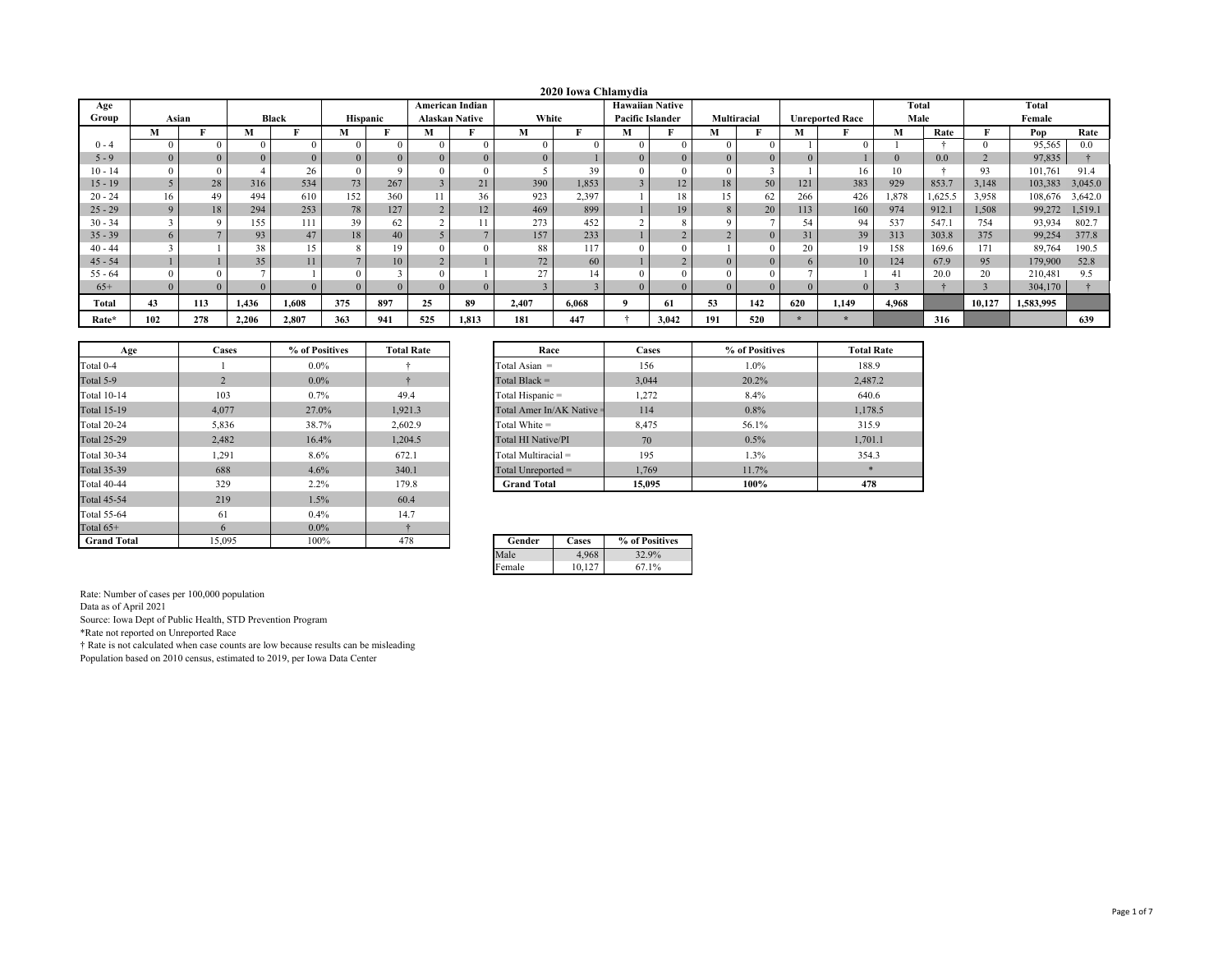|           |                |    |          |                |                 |                |                       |          |       | 2020 Iowa Gonorrhea |                         |                |                |             |                |                        |                |       |              |       |
|-----------|----------------|----|----------|----------------|-----------------|----------------|-----------------------|----------|-------|---------------------|-------------------------|----------------|----------------|-------------|----------------|------------------------|----------------|-------|--------------|-------|
| Age       |                |    |          |                |                 |                | <b>Alaskan Native</b> |          |       |                     | <b>Hawaiian Native</b>  |                |                |             |                |                        | Total          |       | <b>Total</b> |       |
| Group     | Asian          |    | Black    |                | <b>Hispanic</b> |                | <b>Native</b>         |          | White |                     | <b>Pacific Islander</b> |                |                | Multiracial |                | <b>Unreported Race</b> | Male           |       | Female       |       |
|           | M              |    | М        |                | м               |                | М                     |          | М     |                     | M                       |                | M              |             | М              |                        | М              | Rate  | m            | Rate  |
| $0 - 4$   |                |    | $\Omega$ |                |                 | $\Omega$       | $\Omega$              | $\Omega$ |       |                     | $\Omega$                | $\sqrt{ }$     | $\Omega$       |             | $\Omega$       |                        | $\theta$       | 0.0   | $\sim$       |       |
| $5 - 9$   |                |    | $\Omega$ | $\Omega$       | $\Omega$        | $\overline{0}$ | $\Omega$              | $\Omega$ |       |                     | $\Omega$                | $\overline{0}$ |                | $\Omega$    |                |                        | $\overline{0}$ | 0.0   |              |       |
| $10 - 14$ |                |    |          |                |                 |                |                       |          |       | 12                  |                         |                |                |             |                |                        |                |       | 23           | 22.6  |
| $15 - 19$ |                |    | 157      | 222            | 20              | 41             | $\Omega$              | Q        | 97    | 356                 |                         | $\overline{0}$ | 10             | 19          | 28             | 36                     | 315            | 289.5 | 690          | 667.4 |
| $20 - 24$ | 11             |    | 367      | 272            | 66              | 64             |                       | 19       | 312   | 557                 |                         |                |                | 26          | 57             | 41                     | 833            | 721.0 | 989          | 910.0 |
| $25 - 29$ | 10             |    | 312      | 171            | 59              | 33             |                       |          | 335   | 428                 |                         | $\sim$         | 11             |             | 32             | 26                     | 772            | 723.0 | 683          | 688.0 |
| $30 - 34$ | 8              |    | 226      | 91             | 37              | 22             |                       | 15       | 286   | 324                 |                         |                |                | $\Omega$    | 29             | 18                     | 600            | 611.2 | 482          | 513.1 |
| $35 - 39$ | $\overline{3}$ |    | 121      | 44             | 20              | 13             |                       |          | 217   | 240                 | $\Omega$                | $\sim$<br>∠    |                |             | 23             | 12                     | 398            | 386.3 | 317          | 319.4 |
| $40 - 44$ |                |    | 65       | 23             | 12              |                |                       |          | 136   | 123                 |                         |                |                |             | 1 <sub>7</sub> |                        | 236            | 253.3 | 165          | 183.8 |
| $45 - 54$ | 3              |    | 64       | $\overline{ }$ | 6               |                |                       |          | 116   | 75                  | $\Omega$                | $\overline{0}$ | $\overline{3}$ |             | 18             |                        | 212            | 116.1 | 94           | 52.3  |
| $55 - 64$ |                |    | 13       |                | $\sim$          |                |                       |          |       | 16                  |                         | $\theta$       |                |             |                |                        | 70             | 34.1  | 20           | 9.5   |
| $65+$     |                |    |          | $\theta$       |                 |                |                       |          |       |                     | $\Omega$                | $\Omega$       |                | $\Omega$    |                |                        | 11             |       |              |       |
| Total     | 37             | 20 | 1,329    | 837            | 222             | 184            | 38                    | 61       | 1,559 | 2,134               | 8                       |                | 49             | 69          | 209            | 155                    | 3,451          |       | 3,468        |       |
| Rate      | 88             | 49 | 2.041    | 1,461          | 215             | 193            | 798                   | 1,243    | 118   | 157                 |                         |                | 177            | 253         |                |                        |                | 220   |              | 219   |

| Age                | Cases | % of Positives | <b>Total Rate</b> | Race                    |
|--------------------|-------|----------------|-------------------|-------------------------|
| Total 0-4          |       | $0.0\%$        |                   | Total Asian $=$         |
|                    | 2     |                |                   |                         |
| Total 5-9          |       | $0.0\%$        |                   | Total Black $=$         |
| <b>Total 10-14</b> | 27    | $0.4\%$        | 13.0              | Total Hispanic =        |
| <b>Total 15-19</b> | 1,005 | 14.5%          | 473.6             | Total Amer In/AK Native |
| <b>Total 20-24</b> | 1.822 | 26.3%          | 812.6             | Total White $=$         |
| <b>Total 25-29</b> | 1.455 | 21.0%          | 706.1             | Total HI Native/PI=     |
| Total 30-34        | 1.082 | 15.6%          | 563.3             | Total Multiracial =     |
| <b>Total 35-39</b> | 715   | 10.3%          | 353.5             | Total Unreported $=$    |
| <b>Total 40-44</b> | 401   | 5.8%           | 219.2             | <b>Grand Total</b>      |
| <b>Total 45-54</b> | 306   | 4.4%           | 84.4              |                         |
| Total 55-64        | 90    | 1.3%           | 21.7              |                         |
| Total $65+$        | 13    | $0.2\%$        | ÷                 | Gender<br>Cases         |
| <b>Grand Total</b> | 6.919 | 100%           | 219               | Male<br>3,451           |

| Race                    | Cases | % of Positives | <b>Total Rate</b> |
|-------------------------|-------|----------------|-------------------|
| Total Asian $=$         | 57    | 0.8%           | 69.0              |
| Total Black $=$         | 2,166 | 31.3%          | 1,769.8           |
| Total Hispanic =        | 406   | 5.9%           | 204.5             |
| Total Amer In/AK Native | 99    | 1.4%           | 1,023.5           |
| Total White $=$         | 3,693 | 53.4%          | 137.7             |
| Total HI Native/PI=     | 16    | $0.2\%$        | 5,820.9           |
| $Total Multiracial =$   | 118   | 1.7%           | 214.4             |
| Total Unreported =      | 364   | 5.3%           | $\frac{1}{2}$     |
| <b>Grand Total</b>      | 6.919 | 100%           | 219               |

| Gender | `ases | % of Positives |
|--------|-------|----------------|
| Male   | 451   | 49.9%          |
| Female | 3.468 | 50.1%          |

Data as of April 2021

Source: Iowa Dept of Public Health, STD Prevention Program

\*Rate not reported on Unreported Race

† Rate is not calculated when case counts are low because results can be misleading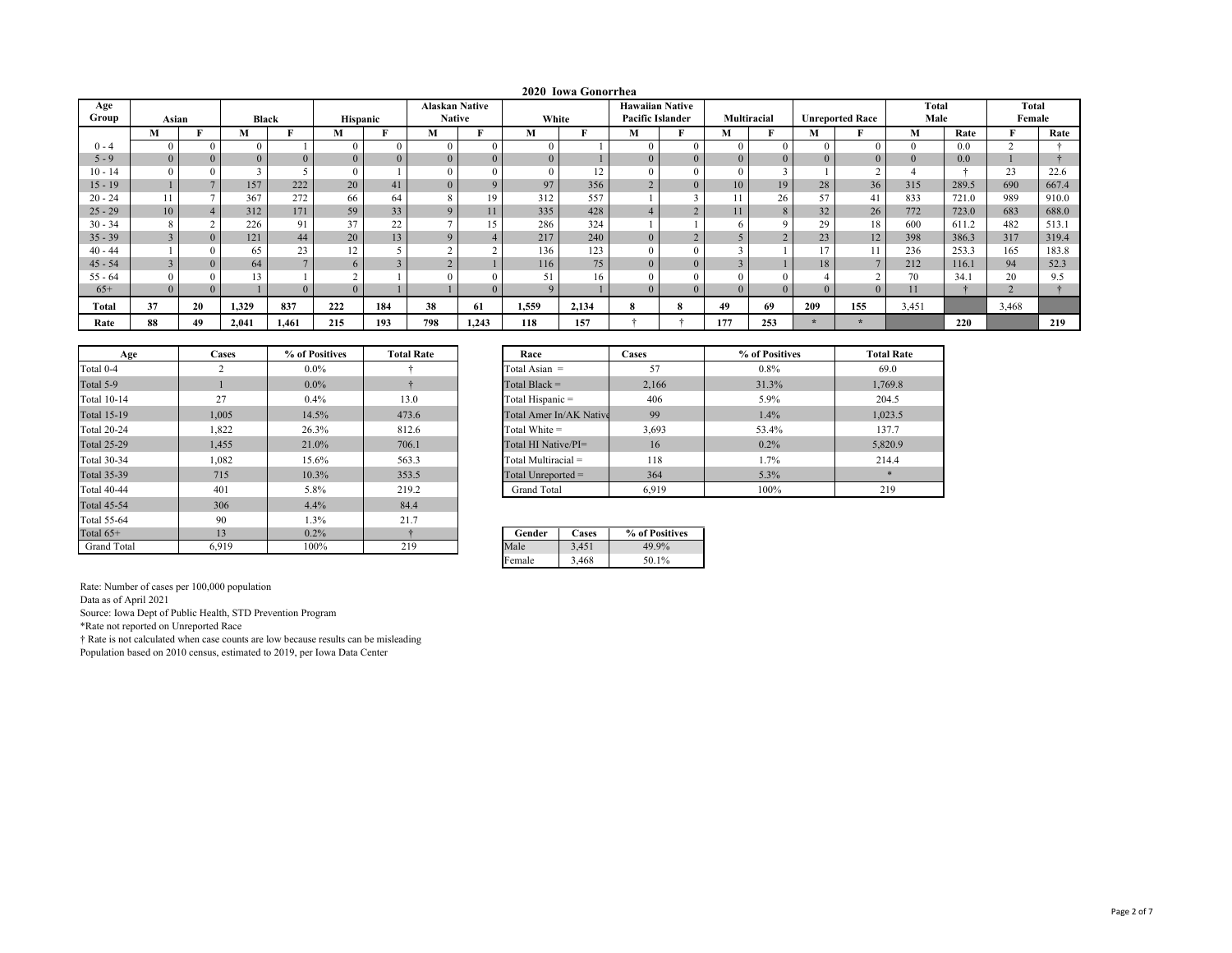|  |  | 2020 Iowa Primary & Secondary Syphilis |  |
|--|--|----------------------------------------|--|
|  |  |                                        |  |

| Age               |                |                |      |              |    |          |                | <b>Alaskan Native</b> |                |                |                | .<br><b>Hawaiin Native</b> |                |                |         | Unreported | Total          |      | Total    |      |
|-------------------|----------------|----------------|------|--------------|----|----------|----------------|-----------------------|----------------|----------------|----------------|----------------------------|----------------|----------------|---------|------------|----------------|------|----------|------|
| Group             | Asian          |                |      | <b>Black</b> |    | Hispanic | <b>Native</b>  |                       |                | White          |                | <b>Pacific Islander</b>    | Mutiracial     |                |         | Race       | Male           |      | Female   |      |
|                   | М              |                | M    |              | М  | F        | М              |                       | М              |                | М              |                            | М              | T.             | М       | m          | M              | Rate |          | Rate |
| $0 - 4$           | $\mathbf{0}$   | $\Omega$       |      | $\Omega$     |    |          | $\theta$       | $\mathbf{0}$          | $\Omega$       | $\Omega$       |                |                            | $\Omega$       | $\theta$       |         |            |                | 0.0  | $\theta$ | 0.0  |
| $5 - 9$           | $\Omega$       | $\Omega$       |      | $\Omega$     |    |          | $\Omega$       | $\overline{0}$        | $\overline{0}$ | $\Omega$       | $\theta$       |                            | $\Omega$       | $\Omega$       |         |            | $\mathbf{U}$   | 0.0  | $\Omega$ | 0.0  |
| $10 - 14$         | $\mathbf{0}$   |                |      |              |    |          | $\theta$       | $\mathbf{0}$          | $\theta$       | $\theta$       |                |                            |                | $\theta$       |         |            | v              | 0.0  | 0        | 0.0  |
| $15 - 19$         | $\overline{0}$ | $\overline{0}$ |      | $\Omega$     |    |          | $\overline{0}$ | $\overline{0}$        | $\overline{2}$ | $\Omega$       | $\mathbf{0}$   | $\Omega$                   | $\overline{0}$ | $\overline{0}$ |         |            | 4              |      | $\Omega$ | 0.0  |
| $20 - 24$         | $\mathcal{L}$  | $\theta$       |      |              |    |          | $\theta$       | $\theta$              | 18             | $\sim$         |                |                            |                | $\theta$       |         |            | 34             | 29.4 | 6.       |      |
| $25 - 29$         | 2              | $\overline{0}$ | 14   |              |    |          | $\overline{0}$ | $\overline{0}$        | 19             | $\overline{ }$ | $\overline{0}$ | $\overline{0}$             | $\overline{0}$ | $\overline{0}$ |         | $\Omega$   | 37             | 34.6 | 9        |      |
| $30 - 34$         | $\theta$       | $\Omega$       |      |              |    |          | $\Omega$       | $\mathbf{0}$          | 16             |                |                |                            |                | $\Omega$       |         |            | 23             | 23.4 |          |      |
| $35 - 39$         | $\theta$       | $\theta$       |      |              |    |          | $\Omega$       | $\overline{0}$        | 20             | $\sim$         | $\Omega$       |                            | $\Omega$       | $\theta$       |         |            | 26             | 25.2 |          |      |
| $40 - 44$         | $\theta$       |                |      |              |    |          |                | $\mathbf{0}$          | 10             | $\sim$         |                |                            |                | $\Omega$       |         |            | 1 <sub>7</sub> | 18.2 | $\sim$   |      |
| $45 - 54$         | $\overline{2}$ |                |      |              |    |          | $\Omega$       | $\overline{0}$        | 12             | $\Omega$       | $\theta$       |                            | $\Omega$       | $\Omega$       |         |            | 17             | 9.3  |          | 0.0  |
| $55 - 64$         | $\theta$       |                |      |              |    |          |                | $\theta$              | 10             | $\theta$       |                |                            |                | $\Omega$       |         |            | 11             |      |          | 0.0  |
| $65+$             | $\mathbf{0}$   | $\overline{0}$ |      | $\Omega$     |    |          | $\overline{0}$ | $\overline{0}$        |                | $\overline{0}$ | $\theta$       |                            | $\Omega$       | $\Omega$       |         |            | ∠              |      | $\Omega$ | 0.0  |
| Total             | Ð              |                | 39   | 8            | 14 |          |                | $\mathbf{u}$          | 108            | 16             | o              | $\mathbf{0}$               |                | $\bf{0}$       |         |            | 171            |      | 24       |      |
| Rate <sup>3</sup> |                | 0.0            | 59.9 |              |    | 0.0      | 0.0            | 0.0                   | 8.1            | 1.2            | 0.0            | 0.0                        |                | 0.0            | $\star$ |            |                | 10.9 |          | 1.5  |

| Age                | <b>Cases</b>   | % of Positives | <b>Total Rate</b> | Race                  | Cases                   |          |                         |  |
|--------------------|----------------|----------------|-------------------|-----------------------|-------------------------|----------|-------------------------|--|
| Total 0-4          | $\Omega$       | $0\%$          | 0.0               | Total Asian $=$       | 6                       |          |                         |  |
| Total 5-9          | $\theta$       | $0\%$          | 0.0               | Total Black $=$       |                         | 47       |                         |  |
| Total 10-14        | $\Omega$       | $0\%$          | 0.0               | Total Hispanic =      |                         | 14       |                         |  |
| <b>Total 15-19</b> | $\overline{4}$ | 2%             | ÷                 |                       | Total Amer In/AK Native | $\Omega$ |                         |  |
| <b>Total 20-24</b> | 40             | 21%            | 17.8              | Total White $=$       |                         | 124      |                         |  |
| <b>Total 25-29</b> | 46             | 24%            | 22.3              |                       |                         |          | Total HI Native/ $PI =$ |  |
| <b>Total 30-34</b> | 27             | 14%            | 14.1              | $Total Multiracial =$ |                         | 4        |                         |  |
| <b>Total 35-39</b> | 29             | 15%            | 14.3              | Total Unreported =    |                         | $\Omega$ |                         |  |
| <b>Total 40-44</b> | 19             | 10%            | 10.4              | <b>Grand Total</b>    |                         | 195      |                         |  |
| <b>Total 45-54</b> | 17             | 9%             | 4.7               |                       |                         |          |                         |  |
| <b>Total 55-64</b> | 11             | 6%             |                   |                       |                         |          |                         |  |
| Total $65+$        | $\overline{2}$ | $1\%$          |                   | Gender                | % of Positives          |          |                         |  |
| <b>Grand Total</b> | 195            | 100%           | 6.2               | Male                  | 87.7%                   |          |                         |  |

| Age   | <b>Cases</b> | % of Positives | <b>Total Rate</b> | Race                    | <b>Cases</b> | % of Positives | <b>Total Rate</b> |
|-------|--------------|----------------|-------------------|-------------------------|--------------|----------------|-------------------|
|       |              | $0\%$          | 0.0               | Total Asian $=$         |              | 3%             |                   |
|       | $\Omega$     | $0\%$          | 0.0               | Total Black $=$         | 47           | 24%            | 38.4              |
| $-14$ |              | 0%             | 0.0               | Total Hispanic =        | 14           | $7\%$          |                   |
| ·19   |              | 2%             |                   | Total Amer In/AK Native | $\Omega$     | $0\%$          | 0.0               |
| $-24$ | 40           | 21%            | 17.8              | Total White $=$         | 124          | 64%            | 4.6               |
| 29    | 46           | 24%            | 22.3              | Total HI Native/ $PI =$ | $\Omega$     | $0\%$          | 0.0               |
| 34    | 27           | 14%            | 14.1              | Total Multiracial =     |              | 2%             |                   |
| 39    | 29           | 15%            | 14.3              | Total Unreported $=$    |              | $0\%$          |                   |
| 44    | 19           | 10%            | 10.4              | <b>Grand Total</b>      | 195          | 100%           | 6.2               |

| Gender | `ases         | % of Positives |  |  |  |
|--------|---------------|----------------|--|--|--|
| ale.   |               | 87.7%          |  |  |  |
| Female | $\mathcal{A}$ | 12.3%          |  |  |  |

Data as of April 2021

Source: Iowa Dept of Public Health, STD Prevention Program

\*Rate not reported on Unreported Race

† Rate is not calculated when case counts are low because results can be misleading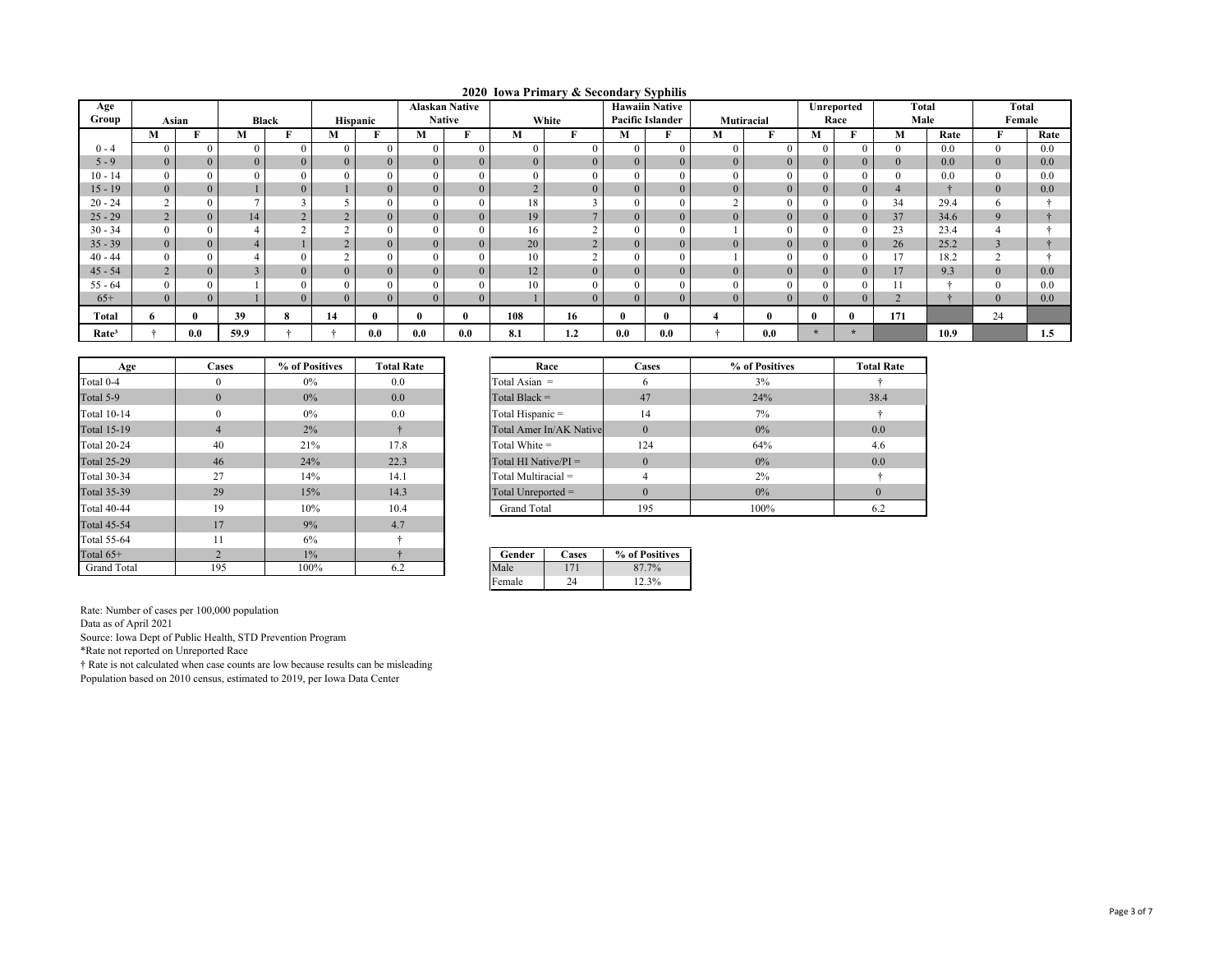| 2020 Iowa Early Syphilis (Primary, Secondary, and Early Non-Primary, Non-Secondary) |  |  |  |  |  |  |  |  |  |  |
|-------------------------------------------------------------------------------------|--|--|--|--|--|--|--|--|--|--|
|-------------------------------------------------------------------------------------|--|--|--|--|--|--|--|--|--|--|

| Age       |                |          |              |                |                 |          |                | <b>Alaskan Native</b> |                 | <u>2020 Town Early Syphins (Frimary, Secondary, and Early Ton Frimary, For Secondary</u> | <b>Hawaiian Native</b>  |                |                |                |                        |          | <b>Total</b> |      | <b>Total</b> |      |
|-----------|----------------|----------|--------------|----------------|-----------------|----------|----------------|-----------------------|-----------------|------------------------------------------------------------------------------------------|-------------------------|----------------|----------------|----------------|------------------------|----------|--------------|------|--------------|------|
| Group     | Asian          |          | <b>Black</b> |                | <b>Hispanic</b> |          | <b>Native</b>  |                       |                 | White                                                                                    | <b>Pacific Islander</b> |                | Mutiracial     |                | <b>Unreported Race</b> |          | Male         |      | Female       |      |
|           | М              |          | М            |                | М               |          | М              |                       | М               |                                                                                          | м                       |                | М              |                | М                      |          | М            | Rate |              | Rate |
| $0 - 4$   | $\mathbf{0}$   |          | $\theta$     | $\Omega$       | $\theta$        |          | $\overline{0}$ |                       |                 |                                                                                          |                         | $\theta$       | $\mathbf{0}$   |                |                        |          | $\theta$     | 0.0  | $\Omega$     | 0.0  |
| $5 - 9$   | $\overline{0}$ | $\Omega$ | $\Omega$     | $\overline{0}$ | $\overline{0}$  | $\theta$ | $\overline{0}$ |                       | $\Omega$        |                                                                                          |                         | $\overline{0}$ | $\overline{0}$ | $\overline{0}$ |                        |          | $\mathbf{0}$ | 0.0  |              | 0.0  |
| $10 - 14$ |                |          |              |                | $\Omega$        |          | $\Omega$       |                       |                 |                                                                                          |                         | $\Omega$       | $\theta$       |                |                        |          |              | 0.0  |              | 0.0  |
| $15 - 19$ | $\overline{0}$ |          |              | $\Omega$       |                 |          | $\overline{0}$ |                       |                 |                                                                                          |                         | $\overline{0}$ |                | $\overline{0}$ |                        |          | 6            |      |              |      |
| $20 - 24$ |                |          |              |                |                 |          | $\Omega$       |                       | 34              |                                                                                          |                         | $\Omega$       |                |                |                        |          | 57           | 49.3 |              |      |
| $25 - 29$ | $\overline{2}$ | $\Omega$ | 24           |                |                 |          | $\Omega$       |                       | 30 <sup>1</sup> | 12                                                                                       |                         | $\overline{0}$ | $\Omega$       |                |                        |          | 61           | 57.1 | 15           | 15.1 |
| $30 - 34$ |                |          |              |                |                 |          |                |                       | 21              |                                                                                          |                         | $\Omega$       |                |                |                        |          | 38           | 38.7 |              |      |
| $35 - 39$ | $\Delta$<br>∠  |          |              |                |                 |          |                |                       | 36              |                                                                                          |                         | $\mathbf{0}$   | $\Omega$       |                |                        |          | 54           | 52.4 |              |      |
| $40 - 44$ |                |          |              |                |                 |          | $\Omega$       |                       |                 |                                                                                          |                         | $\theta$       |                |                |                        |          | 29           | 31.1 |              |      |
| $45 - 54$ | $\overline{2}$ |          |              |                |                 |          | $\Omega$       |                       | 31              |                                                                                          |                         | $\mathbf{0}$   | $\overline{0}$ | $\overline{0}$ |                        |          | 38           | 20.8 |              |      |
| $55 - 64$ |                |          |              |                |                 |          |                |                       | $\mathcal{L}$   |                                                                                          |                         |                | $\Omega$       |                |                        |          | 23           | 11.2 |              | 0.0  |
| $65+$     | $\overline{0}$ |          |              |                | $\Omega$        |          | $\Omega$       |                       |                 |                                                                                          |                         |                | $\Omega$       |                |                        |          | 8            |      |              | 0.0  |
| Total     | 11             |          | 59           | 10             | 34              |          |                |                       | 200             | 29                                                                                       |                         | 0              |                |                |                        | $\bf{0}$ | 314          |      | 43           |      |
| Rate      |                |          | 90.6         |                | 33.0            |          |                | 0.0                   | 15.1            | 2.1                                                                                      |                         | $0.0\,$        |                |                |                        |          |              | 20.0 |              | 2.7  |

| Age                | Cases    | % of Positives | <b>Total Rate</b> |                       | Race                    | Cases          |
|--------------------|----------|----------------|-------------------|-----------------------|-------------------------|----------------|
| Total 0-4          | $\Omega$ | 0%             | 0.0               | Total Asian $=$       | 12                      |                |
| Total 5-9          | $\Omega$ | $0\%$          | 0.0               | Total Black $=$       |                         | 69             |
| <b>Total 10-14</b> | $\theta$ | $0\%$          | 0.0               | Total Hispanic =      |                         | 36             |
| <b>Total 15-19</b> | 9        | 3%             | ÷                 |                       | Total Amer In/AK Native |                |
| <b>Total 20-24</b> | 64       | 18%            | 28.5              | Total White $=$       |                         | 229            |
| <b>Total 25-29</b> | 76       | 21%            | 36.9              |                       | Total HI Native/ $PI =$ |                |
| <b>Total 30-34</b> | 45       | 13%            | 23.4              | Total Multiracial $=$ |                         | 9              |
| <b>Total 35-39</b> | 61       | 17%            | 30.2              | Total Unreported $=$  |                         | $\Omega$       |
| <b>Total 40-44</b> | 32       | 9%             | 17.5              | <b>Grand Total</b>    |                         | 357            |
| <b>Total 45-54</b> | 39       | 11%            | 10.8              |                       |                         |                |
| Total 55-64        | 23       | 6%             | 5.5               |                       |                         |                |
| Total $65+$        | 8        | 2%             |                   | Gender                | Cases                   | % of Positives |
| <b>Grand Total</b> | 357      | 100%           | 11.3              | Male                  | 314                     | 88.0%          |

| Age | <b>Cases</b> | % of Positives | <b>Total Rate</b> | Race                    | <b>Cases</b> | % of Positives | <b>Total Rate</b> |
|-----|--------------|----------------|-------------------|-------------------------|--------------|----------------|-------------------|
|     |              | 0%             | 0.0               | Total Asian $=$         | 12           | 3.4%           |                   |
|     | $\Omega$     | 0%             | 0.0               | Total Black $=$         | 69           | 19.3%          | 56.4              |
| 14  |              | 0%             | 0.0               | Total Hispanic =        | 36           | $10.1\%$       | 18.1              |
| 19  |              | 3%             |                   | Total Amer In/AK Native |              | $0.3\%$        |                   |
| 24  | 64           | 18%            | 28.5              | Total White $=$         | 229          | 64.1%          | 8.5               |
| 29  | 76           | 21%            | 36.9              | Total HI Native/ $PI =$ |              | $0.3\%$        |                   |
| 34  | 45           | 13%            | 23.4              | Total Multiracial $=$   |              | 2.5%           |                   |
| 39  | 61           | 17%            | 30.2              | Total Unreported $=$    |              | $0.0\%$        |                   |
| 44  | 32           | 9%             | 17.5              | <b>Grand Total</b>      | 357          | 100%           | 11.3              |

| Gender | 'ases | % of Positives |
|--------|-------|----------------|
| ·le    | 14    | 88.0%          |
| Female |       | 12.0%          |

Data as of April 2021

Source: Iowa Dept of Public Health, STD Prevention Program

\*Rate not reported on Unreported Race

† Rate is not calculated when case counts are low because results can be misleading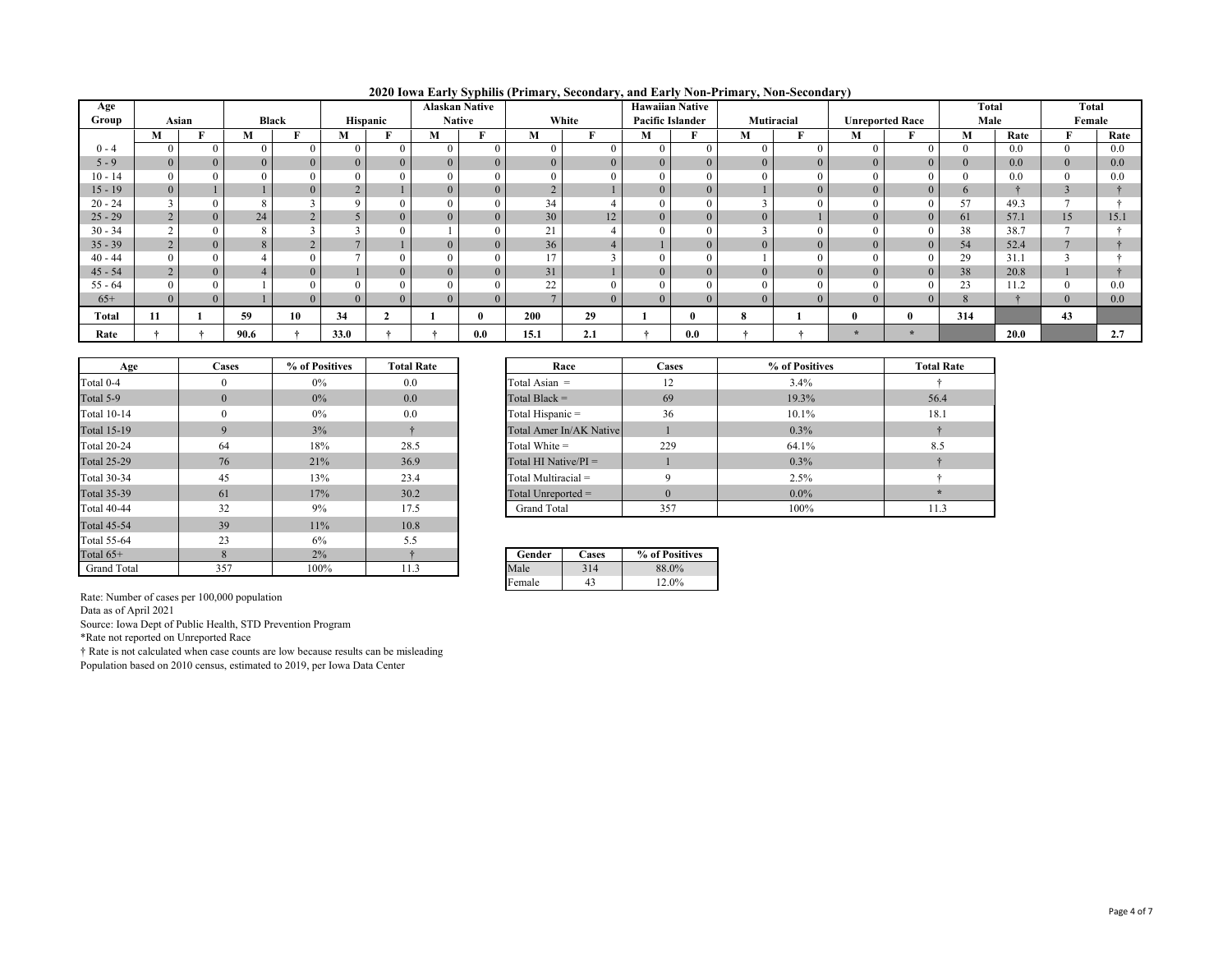|  |  | 2020 Iowa Syphilis (All Stages) |
|--|--|---------------------------------|
|--|--|---------------------------------|

| Age       |                |                |                |                |                 |          |                | American Indian       |                |    | $2020$ to $m_{\nu}$ panno (1 m outges)<br><b>Hawaiian Native</b> |                |              |                        |          |              | <b>Total</b> | Total      |         |
|-----------|----------------|----------------|----------------|----------------|-----------------|----------|----------------|-----------------------|----------------|----|------------------------------------------------------------------|----------------|--------------|------------------------|----------|--------------|--------------|------------|---------|
| Group     | Asian          |                | Black          |                | <b>Hispanic</b> |          |                | <b>Alaskan Native</b> | White          |    | Pacific Islander                                                 |                | Multiracial  | <b>Unreported Race</b> |          |              | Male         | Female     |         |
|           | M              |                | М              |                | М               | T.<br>н. | M              |                       | M              | F  | M                                                                |                | М            | M                      |          | М            | Rate         |            | Rate    |
| $0 - 4$   | $\mathbf{0}$   | $\Omega$       | $\theta$       | $\Omega$       |                 |          | $\mathbf{0}$   |                       | $\theta$       |    |                                                                  | $\theta$       | $\theta$     |                        |          | $\Omega$     | 0.0          |            | 0.0     |
| $5 - 9$   | $\overline{0}$ | $\overline{0}$ | $\overline{0}$ | $\overline{0}$ | $\Omega$        | $\Omega$ | $\mathbf{0}$   | $\Omega$              | $\overline{0}$ |    |                                                                  | $\overline{0}$ | $\mathbf{0}$ |                        | $\theta$ | $\mathbf{0}$ | 0.0          | $\Omega$   | $0.0\,$ |
| $10 - 14$ | $\overline{0}$ |                |                |                |                 |          |                |                       | $\Omega$       |    |                                                                  |                | $\Omega$     |                        |          | $\mathbf{0}$ | 0.0          |            | 0.0     |
| $15 - 19$ | $\overline{0}$ |                |                | $\overline{0}$ |                 |          | $\mathbf{0}$   | $\overline{0}$        | $\overline{2}$ |    |                                                                  |                |              |                        | $\theta$ | 6            |              |            |         |
| $20 - 24$ | 3              | $\Omega$       | 13             |                |                 |          | $\Omega$       |                       | 37             |    |                                                                  |                |              |                        |          | 65           | 56.3         | 15         | 13.8    |
| $25 - 29$ | $\overline{2}$ | $\Omega$       | 27             |                |                 |          | $\Omega$       |                       | 40             | 19 |                                                                  |                | $\theta$     |                        | $\Omega$ | 78           | 73.0         | 26         | 26.2    |
| $30 - 34$ | $\sim$         |                | 13             |                |                 |          |                |                       | 29             |    |                                                                  |                |              |                        |          | 52           | 53.0         | 13         |         |
| $35 - 39$ | $\overline{3}$ | $\overline{0}$ | 12             |                |                 |          | $\Omega$       |                       | 39             |    |                                                                  | $\mathbf{0}$   | $\Omega$     |                        |          | 63           | 61.2         | 11         |         |
| $40 - 44$ | $\Omega$       |                | h.             |                |                 |          |                |                       | 23             |    |                                                                  |                |              |                        |          | 41           | 44.0         | 6          |         |
| $45 - 54$ | 5 <sup>5</sup> | $\overline{0}$ |                |                |                 |          | $\overline{0}$ |                       | 46             |    |                                                                  |                | $\mathbf{0}$ |                        | $\Omega$ | 58           | 31.8         | 10         |         |
| $55 - 64$ |                |                |                |                |                 |          |                |                       | 29             |    |                                                                  |                |              |                        |          | 31           | 15.1         |            |         |
| $65+$     | $\Omega$       | $\Omega$       |                |                |                 |          | $\Omega$       |                       |                |    |                                                                  |                |              |                        |          | 10           |              | $\sqrt{2}$ |         |
| Total     | 16             |                | 79             | 22             | 44              | 13       |                |                       | 253            | 51 |                                                                  | 6              | 8            |                        |          | 404          |              | 96         |         |
| Rate      | 38             |                | 121            | 38             | 43              |          |                |                       | 19             |    |                                                                  |                |              | $\star$                |          |              | 25.7         |            | 6.1     |

| Age                | Cases    | % of Positives | <b>Total Rate</b> |
|--------------------|----------|----------------|-------------------|
| Total 0-4          | $\Omega$ | $0\%$          | 0.0               |
| Total 5-9          | $\Omega$ | $0\%$          | 0.0               |
| <b>Total 10-14</b> | $\theta$ | $0\%$          | 0.0               |
| <b>Total 15-19</b> | 13       | 3%             | ÷                 |
| <b>Total 20-24</b> | 80       | 16%            | 35.7              |
| <b>Total 25-29</b> | 104      | 21%            | 50.5              |
| <b>Total 30-34</b> | 65       | 13%            | 33.8              |
| <b>Total 35-39</b> | 74       | 15%            | 36.6              |
| <b>Total 40-44</b> | 47       | 9%             | 25.7              |
| <b>Total 45-54</b> | 68       | 14%            | 18.8              |
| Total 55-64        | 37       | 7%             | 8.9               |
| Total $65+$        | 12       | 2%             | ÷                 |
| <b>Grand Total</b> | 500      | 100%           | 15.8              |

| <b>Cases</b> | % of Positives | <b>Total Rate</b> | Race                        | <b>Cases</b> | % Positive |
|--------------|----------------|-------------------|-----------------------------|--------------|------------|
| $\mathbf{0}$ | $0\%$          | 0.0               | Total Asian $=$             | 17           | 3.4%       |
| $\mathbf{0}$ | $0\%$          | 0.0               | Total Black $=$             | 101          | 20.2%      |
| $\theta$     | $0\%$          | 0.0               | Total Hispanic =            | 57           | 11.4%      |
| 13           | 3%             |                   | Total Amer In/AK Native $=$ |              | $0.2\%$    |
| 80           | 16%            | 35.7              | Total White $=$             | 304          | 60.8%      |
| 104          | 21%            | 50.5              | Total HI Native/ $PI =$     |              | 1.4%       |
| 65           | 13%            | 33.8              | Total Multiracial =         | 10           | $2.0\%$    |
| 74           | 15%            | 36.6              | Total Unreported $=$        |              | $0.6\%$    |
| 47           | 9%             | 25.7              | <b>Grand Total</b>          | 500          | 100%       |
|              |                |                   |                             |              |            |

| $\frac{0}{0}$ |            | Gender | Cases | % Positive |
|---------------|------------|--------|-------|------------|
| $0\%$         | 50<br>19.0 | Male   | 404   | 80.8%      |
|               |            | Female | 96    | 19.2%      |

\*Additionally, there was <sup>1</sup> congential syphilis case in the state

Rate: Number of cases per 100,000 population

Data as of April 2021

Source: Iowa Dept of Public Health, STD Prevention Program

\*Rate not reported on Unreported Race

† Rate is not calculated when case counts are low because results can be misleading Population based on 2010 census, estimated to 2019, per Iowa Data Center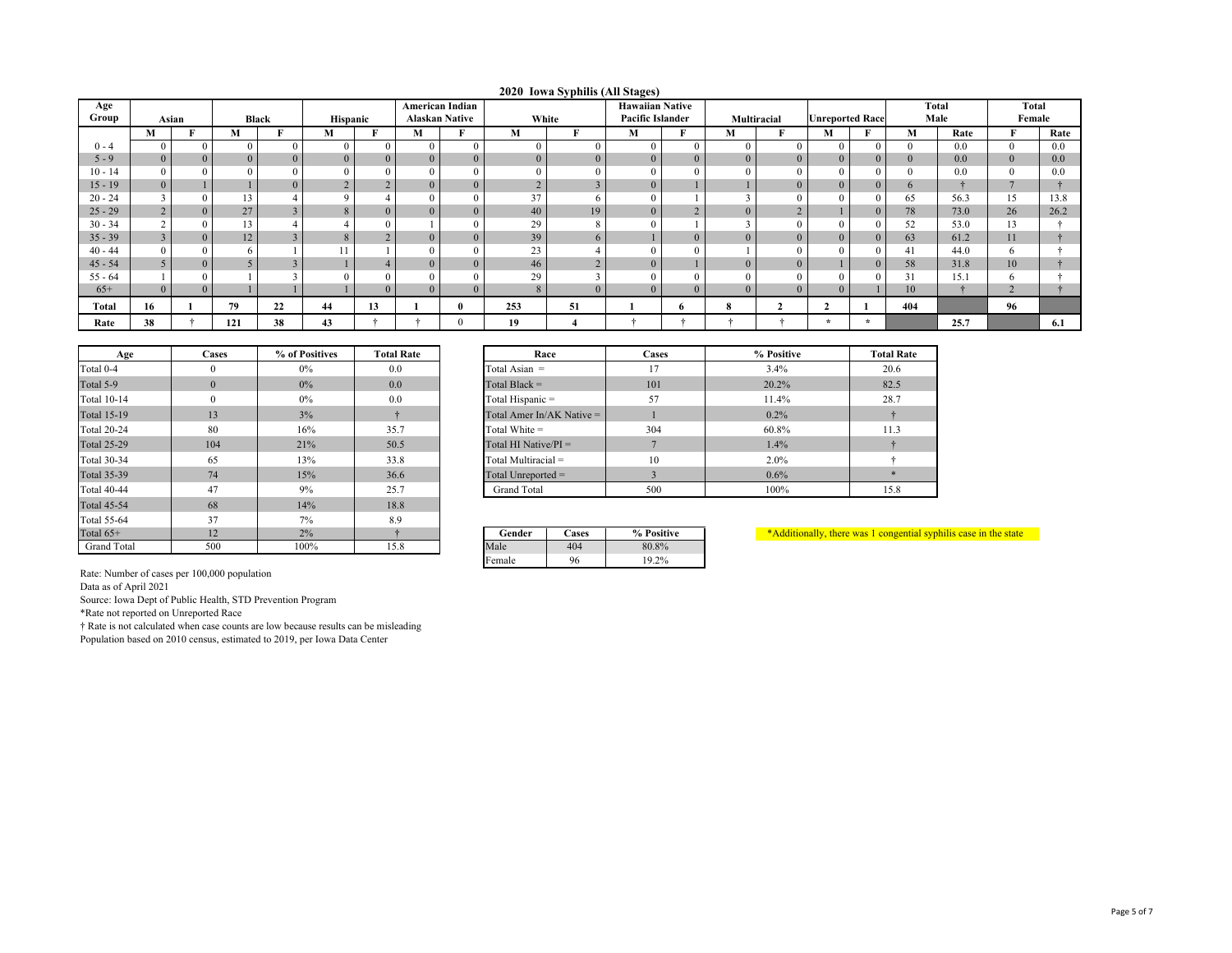| 2020 IOWA                            | <b>SYPHILIS</b>                         |                                  |                                      |                                     |                                         |                           | <b>CHLAMYDIA</b> |                      | <b>GONORRHEA</b> | <b>POPULATION</b>       |                     |                     |                   |
|--------------------------------------|-----------------------------------------|----------------------------------|--------------------------------------|-------------------------------------|-----------------------------------------|---------------------------|------------------|----------------------|------------------|-------------------------|---------------------|---------------------|-------------------|
| <b>COUNTY</b>                        | P-S                                     |                                  | E-NP, NS Unk dur/late                | <b>TOTAL</b>                        | DIFF <sup>1</sup>                       | Rate*                     | <b>TOTAL</b>     | DIFF <sup>1</sup>    | Rate*            | <b>TOTAL</b>            | DIFF <sup>1</sup>   | Rate*               | <b>Total</b>      |
| ADAIR                                | $\theta$                                | $\mathbf{0}$                     | $\mathbf{0}$                         | $\bf{0}$                            | $\Omega$                                | $\mathbf{0}$              | 24               | (3)                  | 336              | 7                       | 7                   | Ť                   | 7,152             |
| <b>ADAMS</b>                         | $\mathbf{0}$                            | $\boldsymbol{0}$                 | $\boldsymbol{0}$                     | $\bf{0}$                            | $\mathbf{0}$                            | $\mathbf{0}$              | $\overline{7}$   | (7)                  | $\ddagger$       | 3                       | $\overline{2}$      | $\ddagger$          | 3,602             |
| <b>ALLAMAKEE</b><br><b>APPANOOSE</b> | $\mathbf{1}$<br>$\mathbf{0}$            | $\overline{2}$<br>-1             | $\mathbf{1}$<br>$\mathbf{0}$         | $\overline{\bf 4}$<br>$\mathbf{1}$  | 3<br>$\mathbf{1}$                       | ÷<br>$\ddot{\dagger}$     | 31<br>57         | (3)<br>9             | 226<br>459       | $\mathbf{2}$<br>24      | (4)<br>13           | ŧ<br>193            | 13,687<br>12,426  |
| <b>AUDUBON</b>                       | $\mathbf{0}$                            | $\mathbf{0}$                     | $\bf{0}$                             | $\bf{0}$                            | $\mathbf{0}$                            | $\boldsymbol{0}$          | 14               | $\boldsymbol{2}$     | ŧ                | $\overline{7}$          | $\overline{c}$      | Ť                   | 5,496             |
| <b>BENTON</b>                        | $\mathbf{0}$                            | $\boldsymbol{0}$                 | $\mathbf{1}$                         | $\mathbf{1}$                        | $\mathbf{1}$                            | $\ddagger$                | 61               | (7)                  | 238              | 21                      | $\overline{4}$      | 82                  | 25,645            |
| <b>BLACK HAWK</b>                    | 14                                      | 6                                | 9                                    | 29                                  | 15                                      | 22                        | 1,006            | (172)                | 767              | 591                     | 94                  | 450                 | 131,228           |
| <b>BOONE</b>                         | $\mathbf{0}$                            | 1                                | $\overline{2}$                       | 3                                   | 3                                       | $\dagger$                 | 94               | (4)                  | 358              | 25                      | 1                   | 95                  | 26,234            |
| <b>BREMER</b>                        | -1                                      | $\boldsymbol{0}$                 | $\boldsymbol{0}$                     | 1                                   | 1                                       | $\dagger$                 | 64               | (10)                 | 255              | 21                      | (4)                 | 84                  | 25,062            |
| <b>BUCHANAN</b>                      | $\mathbf{0}$                            | $\mathbf{0}$                     | $\mathbf{0}$                         | $\bf{0}$                            | $\mathbf{0}$                            | $\boldsymbol{0}$          | 61               | (18)                 | 288              | 20                      | (7)                 | 94                  | 21,175            |
| <b>BUENA VISTA</b>                   | 1                                       | $\mathbf{0}$                     | 4                                    | 5                                   | 3                                       | $\ddagger$                | 87               | (8)                  | 443              | 20                      | $\mathbf{0}$        | 102                 | 19,620            |
| <b>BUTLER</b><br>CALHOUN             | $\mathbf{0}$<br>$\mathbf{0}$            | $\boldsymbol{0}$<br>1            | $\boldsymbol{0}$<br>$\boldsymbol{0}$ | $\bf{0}$<br>1                       | $\mathbf{0}$<br>1                       | $\boldsymbol{0}$<br>Ť     | 32<br>17         | (4)<br>(4)           | 222<br>176       | 9<br>7                  | 1<br>5              | $\dagger$<br>Ť      | 14,439<br>9,668   |
| CARROLL                              | $\mathbf{1}$                            | $\mathbf{0}$                     | $\mathbf{1}$                         | $\mathbf{2}$                        | $\overline{2}$                          | $\ddagger$                | 54               | (6)                  | 268              | 19                      | $\overline{2}$      | 94                  | 20,165            |
| CASS                                 | $\mathbf{0}$                            | $\mathbf{0}$                     | 1                                    | $\mathbf{1}$                        | $\mathbf{0}$                            | $\dagger$                 | 21               | (13)                 | 164              | 12                      | $\overline{c}$      | $\ddagger$          | 12,836            |
| <b>CEDAR</b>                         | $\mathbf{0}$                            | $\mathbf{1}$                     | $\mathbf{0}$                         | $\mathbf{1}$                        | $\mathbf{1}$                            | $\dagger$                 | 54               | $7\phantom{.0}$      | 290              | 18                      | 12                  | 97                  | 18,627            |
| <b>CERRO GORDO</b>                   | $\overline{\mathbf{3}}$                 | 1                                | $\boldsymbol{0}$                     | 4                                   | 1                                       | t                         | 198              | 21                   | 466              | 121                     | 86                  | 285                 | 42,450            |
| <b>CHEROKEE</b>                      | $\mathbf{0}$                            | $\mathbf{0}$                     | $\mathbf{0}$                         | $\bf{0}$                            | $\mathbf{0}$                            | $\mathbf{0}$              | 27               | (7)                  | 240              | 13                      | $\overline{4}$      | $\dagger$           | 11,235            |
| <b>CHICKASAW</b>                     | $\mathbf{0}$                            | $\mathbf{0}$                     | $\mathbf{0}$                         | $\bf{0}$                            | (1)                                     | $\mathbf{0}$              | 25               | (5)                  | 210              | 10                      | 3                   | ÷                   | 11,933            |
| <b>CLARKE</b>                        | $\mathbf{0}$                            | $\boldsymbol{0}$                 | $\mathbf{0}$                         | $\bf{0}$                            | $\mathbf{0}$                            | $\boldsymbol{0}$          | 44               | 10                   | 468              | 8                       | 5                   | $\dagger$           | 9,395             |
| <b>CLAY</b><br><b>CLAYTON</b>        | $\mathbf{0}$<br>$\overline{2}$          | -1<br>$\boldsymbol{0}$           | $\boldsymbol{0}$<br>$\mathbf{0}$     | 1<br>$\mathbf{2}$                   | 1<br>$\overline{2}$                     | $\dagger$<br>$\ddagger$   | 43<br>33         | 9<br>13              | 268<br>188       | 24<br>5                 | 20<br>(1)           | 150<br>$\dagger$    | 16,016<br>17,549  |
| <b>CLINTON</b>                       | $\overline{2}$                          | 3                                | $\boldsymbol{2}$                     | 7                                   | 5                                       | Ť                         | 190              | (36)                 | 409              | 64                      | (39)                | 138                 | 46,429            |
| <b>CRAWFORD</b>                      | $\mathbf{0}$                            | $\mathbf{0}$                     | $\mathbf{1}$                         | $\mathbf{1}$                        | $\mathbf{0}$                            | $\ddagger$                | 42               | (38)                 | 250              | 13                      | $\overline{2}$      | $\dagger$           | 16,820            |
| <b>DALLAS</b>                        | $\overline{4}$                          | 3                                | $\overline{4}$                       | 11                                  | $\tau$                                  | $\ddot{\tau}$             | 289              | (1)                  | 309              | 104                     | 31                  | 111                 | 93,453            |
| <b>DAVIS</b>                         | $\mathbf{0}$                            | $\boldsymbol{0}$                 | $\boldsymbol{0}$                     | $\bf{0}$                            | $\boldsymbol{0}$                        | $\boldsymbol{0}$          | 15               | $\overline{4}$       | 167              | $\mathbf{3}$            | (2)                 | $\dagger$           | 9,000             |
| <b>DECATUR</b>                       | $\mathbf{0}$                            | $\boldsymbol{0}$                 | $\boldsymbol{0}$                     | $\bf{0}$                            | $\mathbf{0}$                            | $\boldsymbol{0}$          | 22               | (2)                  | 280              | 8                       | 8                   | Ť                   | 7,870             |
| <b>DELAWARE</b>                      | $\mathbf{1}$                            | $\mathbf{0}$                     | $\mathbf{0}$                         | $\mathbf{1}$                        | $\mathbf{1}$                            | $\dagger$                 | 37               | $\,8\,$              | 218              | 19                      | 15                  | 112                 | 17,011            |
| <b>DES MOINES</b>                    | $\overline{c}$                          | 6                                | $\boldsymbol{0}$                     | 8                                   | 1                                       | ÷                         | 270              | (35)                 | 693              | 159                     | 51                  | 408                 | 38,967            |
| <b>DICKINSON</b><br><b>DUBUQUE</b>   | 1<br>17                                 | $\mathbf{0}$<br>$\overline{4}$   | $\boldsymbol{0}$<br>1                | $\mathbf{1}$<br>22                  | 1<br>$\overline{4}$                     | $\dagger$<br>23           | 43<br>459        | $\overline{4}$<br>18 | 249<br>472       | 16<br>228               | 13<br>138           | 93<br>234           | 17,258<br>97,311  |
| <b>EMMET</b>                         | $\mathbf{0}$                            | $\mathbf{0}$                     | $\mathbf{0}$                         | $\bf{0}$                            | $\mathbf{0}$                            | $\mathbf{0}$              | 37               | (9)                  | 402              | 8                       | $\overline{2}$      | $\ddagger$          | 9,208             |
| <b>FAYETTE</b>                       | 1                                       | 1                                | $\overline{c}$                       | 4                                   | $\overline{4}$                          | $\dagger$                 | 50               | (20)                 | 254              | 38                      | 20                  | 193                 | 19,650            |
| FLOYD                                | $\mathbf{1}$                            | $\boldsymbol{0}$                 | $\mathbf{0}$                         | $\mathbf{1}$                        | $\mathbf{1}$                            | $\dagger$                 | 58               | 20                   | 371              | 29                      | 15                  | 185                 | 15,642            |
| <b>FRANKLIN</b>                      | $\mathbf{0}$                            | $\mathbf{0}$                     | $\bf{0}$                             | $\bf{0}$                            | $\mathbf{0}$                            | $\boldsymbol{0}$          | 39               | $\overline{4}$       | 387              | 12                      | 9                   | ÷                   | 10,070            |
| <b>FREMONT</b>                       | $\mathbf{0}$                            | $\boldsymbol{0}$                 | $\mathbf{1}$                         | $\mathbf{1}$                        | $\mathbf{1}$                            | $\dagger$                 | 12               | (4)                  | $\ddot{\dagger}$ | $\mathbf{1}$            | $\mathbf{0}$        | $\ddagger$          | 6,960             |
| <b>GREENE</b>                        | 1                                       | $\boldsymbol{0}$                 | 1                                    | $\boldsymbol{2}$                    | $\overline{2}$                          | Ť                         | 32               | $\boldsymbol{0}$     | 360              | 11                      | 8                   | Ť                   | 8,888             |
| <b>GRUNDY</b>                        | $\mathbf{0}$<br>$\mathbf{0}$            | $\boldsymbol{0}$<br>$\mathbf{0}$ | $\mathbf{1}$<br>$\mathbf{0}$         | $\mathbf{1}$<br>$\bf{0}$            | $\mathbf{1}$<br>$\mathbf{0}$            | $\dagger$<br>$\mathbf{0}$ | 29<br>36         | 5<br>11              | 237<br>337       | 12                      | $\mathbf{1}$        | $\dagger$<br>÷      | 12,232<br>10,689  |
| <b>GUTHRIE</b><br><b>HAMILTON</b>    | $\mathbf{0}$                            | $\boldsymbol{0}$                 | 1                                    | $\mathbf{1}$                        | $\mathbf{0}$                            | ÷                         | 40               | (7)                  | 271              | 12<br>8                 | (3)<br>$\mathbf{0}$ | $\dagger$           | 14,773            |
| <b>HANCOCK</b>                       | $\mathbf{0}$                            | $\boldsymbol{0}$                 | $\overline{0}$                       | $\bf{0}$                            | $\mathbf{0}$                            | $\mathbf{0}$              | 24               | $\mathbf{0}$         | 226              | 9                       | 8                   | t                   | 10,630            |
| <b>HARDIN</b>                        | $\mathbf{0}$                            | $\boldsymbol{0}$                 | $\mathbf{0}$                         | $\bf{0}$                            | (1)                                     | $\boldsymbol{0}$          | 64               | (4)                  | 380              | 15                      | (1)                 | 89                  | 16,846            |
| <b>HARRISON</b>                      | 1                                       | $\mathbf{0}$                     | 1                                    | $\mathbf{2}$                        | $\overline{c}$                          | Ť                         | 32               | (12)                 | 228              | 6                       | (5)                 | $\dagger$           | 14,049            |
| <b>HENRY</b>                         | 1                                       | $\mathbf{0}$                     | $\mathbf{0}$                         | $\mathbf{1}$                        | (2)                                     | ÷                         | 63               | 4                    | 316              | <b>20</b>               | (3)                 | 100                 | 19,954            |
| HOWARD                               | 1                                       | $\mathbf{0}$                     | $\boldsymbol{0}$                     | 1                                   | $\mathbf{0}$                            | t                         | 20               | (2)                  | 218              | 5                       | 2                   | t                   | 9,158             |
| <b>HUMBOLDT</b>                      | $\mathbf{0}$                            | $\mathbf{0}$                     | $\mathbf{1}$                         | $\mathbf{1}$                        | 1                                       | $\ddagger$                | 18               | $\mathbf{0}$         | 188              | $7\phantom{.0}$         | 5                   | ÷                   | 9,558             |
| <b>IDA</b><br><b>IOWA</b>            | $\mathbf{0}$<br>$\mathbf{0}$            | 1<br>$\boldsymbol{0}$            | $\mathbf{0}$<br>$\mathbf{0}$         | 1<br>$\bf{0}$                       | 1<br>(1)                                | ÷<br>$\boldsymbol{0}$     | 22<br>46         | (1)                  | 321<br>284       | 11<br>$7\phantom{.0}$   | 10<br>$\mathbf{0}$  | ÷<br>$\dagger$      | 6,860<br>16,184   |
| <b>JACKSON</b>                       | $\mathbf{0}$                            | $\mathbf{0}$                     | $\boldsymbol{0}$                     | $\bf{0}$                            | (2)                                     | $\bf{0}$                  | 39               | (17)<br>(6)          | 201              | 11                      | 4                   | ÷                   | 19,439            |
| <b>JASPER</b>                        | $\overline{3}$                          | $\overline{4}$                   | $\overline{2}$                       | 9                                   | 5                                       | ÷                         | 115              | (15)                 | 309              | 50                      | 5                   | 134                 | 37,185            |
| <b>JEFFERSON</b>                     | -1                                      | $\mathbf{0}$                     | $\boldsymbol{0}$                     | 1                                   | (1)                                     | Ť                         | 31               | (2)                  | 169              | 18                      | 7                   | 98                  | 18,295            |
| <b>JOHNSON</b>                       | 10                                      | 17                               | 13                                   | 40                                  | 3                                       | 26                        | 942              | (234)                | 623              | 286                     | 70                  | 189                 | 151,140           |
| <b>JONES</b>                         | $\mathbf{1}$                            | $\mathbf{0}$                     | $\boldsymbol{0}$                     | 1                                   | 1                                       | ÷                         | 56               | (4)                  | 271              | 14                      | (11)                | ÷                   | 20,681            |
| <b>KEOKUK</b>                        | $\mathbf{0}$                            | $\mathbf{0}$                     | $\mathbf{0}$                         | $\bf{0}$                            | $\mathbf{0}$                            | $\mathbf{0}$              | 24               | (12)                 | 234              | $\overline{\mathbf{5}}$ | (5)                 | $\dagger$           | 10,246            |
| <b>KOSSUTH</b>                       | $\mathbf{0}$                            | $\mathbf{0}$                     | $\bf{0}$                             | $\bf{0}$                            | $\mathbf{0}$                            | $\mathbf{0}$              | 21               | (10)                 | 142              | 10                      | 8                   | Ť                   | 14,813            |
| LEE<br>LINN                          | $\mathbf{0}$<br>15                      | $\boldsymbol{0}$<br>10           | $\overline{c}$<br>8                  | $\overline{2}$<br>33                | $\overline{2}$<br>16                    | $\ddagger$<br>15          | 154<br>1,250     | 43<br>2              | 458<br>551       | 53<br>572               | 11<br>155           | 157<br>252          | 33,657<br>226,706 |
| LOUISA                               | $\mathbf{0}$                            | 1                                | $\mathbf{0}$                         | $\mathbf{1}$                        | 1                                       | ÷                         | 28               | (15)                 | 254              | 11                      | 1                   | ÷                   | 11,035            |
| <b>LUCAS</b>                         | $\mathbf{0}$                            | $\mathbf{0}$                     | $\mathbf{0}$                         | $\bf{0}$                            | (3)                                     | $\mathbf{0}$              | 35               | 15                   | 407              | 13                      | $\tau$              | Ť                   | 8,600             |
| <b>LYON</b>                          | $\mathbf{0}$                            | $\mathbf{0}$                     | $\mathbf{0}$                         | $\bf{0}$                            | $\mathbf{0}$                            | $\mathbf{0}$              | 18               | (1)                  | 153              | $\mathbf{2}$            | $\mathbf{1}$        | $\ddot{\tau}$       | 11,755            |
| MADISON                              | $\overline{2}$                          | $\mathbf{0}$                     | $\bf{0}$                             | $\boldsymbol{2}$                    | $\overline{2}$                          | $\ddagger$                | 44               | $\boldsymbol{0}$     | 269              | 10                      | (1)                 | ÷                   | 16,338            |
| MAHASKA                              | $\overline{3}$                          | 1                                | $\mathfrak{Z}$                       | $\overline{7}$                      | 5                                       | ÷                         | 75               | (23)                 | 339              | 30                      | (1)                 | 136                 | 22,095            |
| <b>MARION</b>                        | $\mathbf{0}$                            | 1                                | $\boldsymbol{0}$                     | 1                                   | $\mathbf{0}$                            | Ť                         | 106              | (1)                  | 319              | 38                      | 17                  | 114                 | 33,253            |
| <b>MARSHALL</b>                      | $\mathbf{1}$                            | $\mathbf{1}$                     | 3                                    | $5\phantom{.0}$                     | $\overline{3}$                          | $\dagger$                 | 203              | 27                   | 516              | 80                      | $\overline{4}$      | 203                 | 39,369            |
| <b>MILLS</b><br><b>MITCHELL</b>      | 2<br>$\mathbf{0}$                       | $\mathbf{0}$<br>$\boldsymbol{0}$ | $\overline{2}$<br>$\mathbf{0}$       | $\overline{\mathbf{4}}$<br>$\bf{0}$ | $\overline{\mathbf{3}}$<br>$\mathbf{0}$ | ÷<br>$\mathbf{0}$         | 26<br>18         | (8)<br>(1)           | 172<br>170       | 8<br>6                  | (6)<br>$\mathbf{1}$ | Ť<br>÷              | 15,109<br>10,586  |
| <b>MONONA</b>                        | 1                                       | 1                                | $\bf{0}$                             | $\mathbf{2}$                        | $\overline{2}$                          | t                         | 20               | (13)                 | 232              | 2                       | (5)                 | ÷                   | 8,615             |
| <b>MONROE</b>                        | $\mathbf{0}$                            | $\mathbf{0}$                     | $\mathbf{1}$                         | 1                                   | $\mathbf{1}$                            | ÷                         | 29               | 1                    | 376              | 10                      | $\overline{0}$      | ÷                   | 7,707             |
| <b>MONTGOMERY</b>                    | $\mathbf{0}$                            | 1                                | $\mathbf{0}$                         | 1                                   | 1                                       | Ť                         | 31               | 12                   | 313              | $\mathbf{2}$            | (2)                 | Ť                   | 9,917             |
| MUSCATINE                            | 1                                       | $\mathbf{0}$                     | $\mathbf{0}$                         | $\mathbf{1}$                        | (1)                                     | $\dagger$                 | 168              | 6                    | 394              | 31                      | (11)                | 73                  | 42,664            |
| <b>O'BRIEN</b>                       | $\mathbf{0}$                            | $\mathbf{0}$                     | 1                                    | 1                                   | 1                                       | ÷                         | 40               | (4)                  | 291              | 16                      | $\overline{c}$      | 116                 | 13,753            |
| <b>OSCEOLA</b>                       | $\mathbf{0}$                            | $\boldsymbol{0}$                 | $\mathbf{0}$                         | $\bf{0}$                            | $\mathbf{0}$                            | $\boldsymbol{0}$          | 9                | (5)                  | ÷                | $\bf{0}$                | (3)                 | $\boldsymbol{0}$    | 5,958             |
| PAGE                                 | -1                                      | 1                                | $\bf{0}$                             | $\boldsymbol{2}$                    | 2                                       | Ť                         | 33               | (8)                  | 218              | 13                      | 11                  | Ť                   | 15,107            |
| PALO ALTO                            | $\mathbf{0}$                            | $\mathbf{0}$                     | $\mathbf{0}$                         | $\bf{0}$                            | $\mathbf{0}$                            | $\mathbf{0}$              | 11               | (14)                 | $\ddot{\tau}$    | $\mathbf{3}$            | (1)                 | ÷                   | 8,886             |
| PLYMOUTH<br><b>POCAHONTAS</b>        | $\overline{\mathbf{3}}$<br>$\mathbf{0}$ | $\mathbf{0}$<br>$\boldsymbol{0}$ | $\mathbf{0}$<br>$\mathbf{0}$         | 3<br>$\bf{0}$                       | 3                                       | ÷<br>$\mathbf{0}$         | 79               | (1)                  | 314              | 25<br>$\mathbf{2}$      | (5)<br>$\mathbf{0}$ | 99<br>$\ddot{\tau}$ | 25,177            |
| <b>POLK</b>                          | 67                                      | 75                               | 34                                   | 176                                 | (1)<br>45                               | 36                        | 18<br>3,368      | (5)<br>(101)         | 272<br>687       | 2,030                   | 637                 | 414                 | 6,619<br>490,161  |
| <b>POTTAWATTAMIE</b>                 | 5                                       | $\boldsymbol{0}$                 | 6                                    | 11                                  | (10)                                    | ÷                         | 444              | (52)                 | 476              | 229                     | $\mathbf{1}$        | 246                 | 93,206            |
| <b>POWESHIEK</b>                     | $\mathbf{0}$                            | $\mathbf{0}$                     | $\boldsymbol{0}$                     | $\bf{0}$                            | (1)                                     | $\boldsymbol{0}$          | 46               | 1                    | 249              | 22                      | 3                   | 119                 | 18,504            |
| <b>RINGGOLD</b>                      | $\mathbf{0}$                            | $\boldsymbol{0}$                 | $\boldsymbol{0}$                     | $\bf{0}$                            | (1)                                     | $\mathbf{0}$              | 6                | $\mathbf{0}$         | ÷                | $\overline{2}$          | $\mathbf{1}$        | ŧ                   | 4,894             |